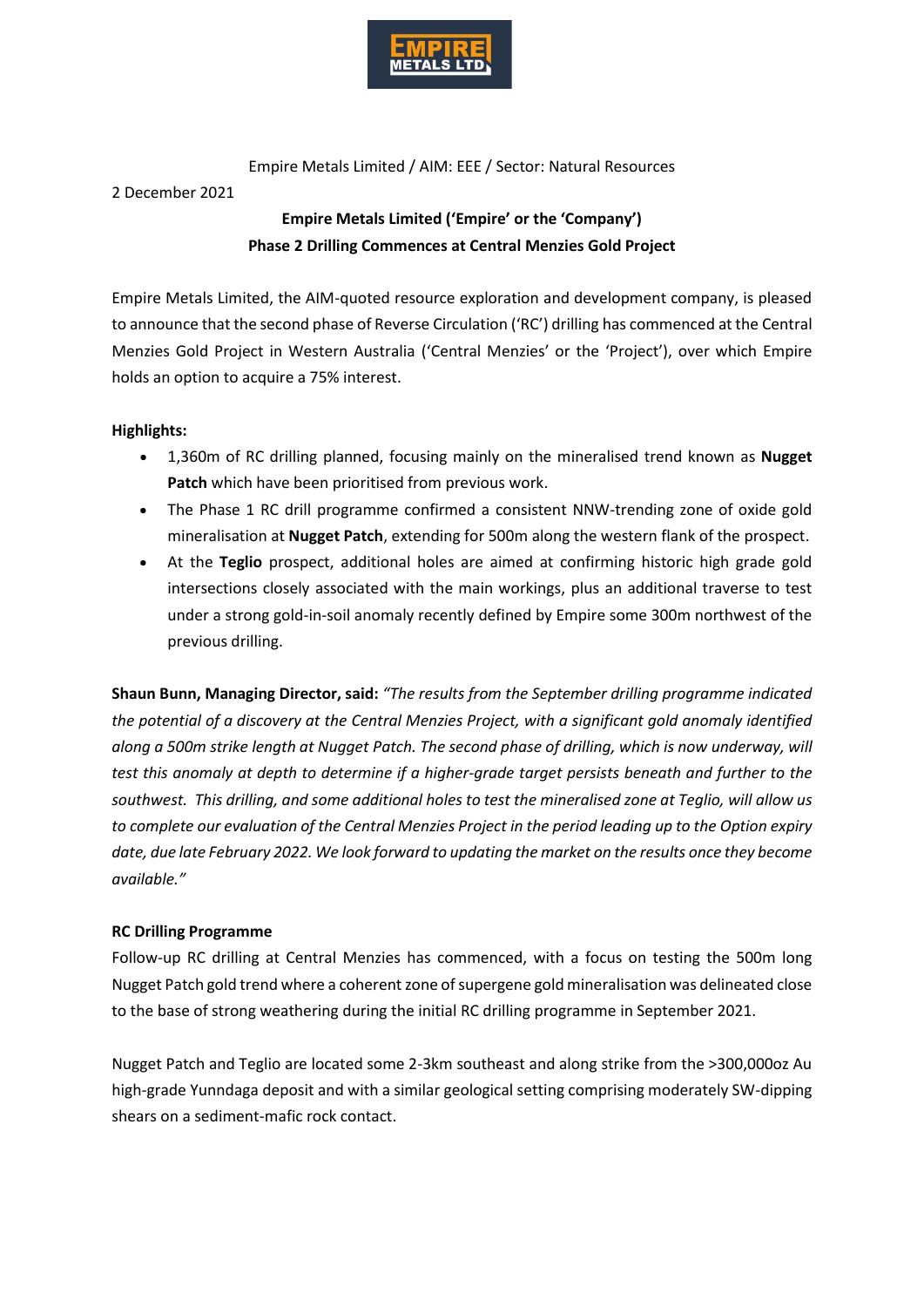

Empire's initial drilling at Nugget Patch did not adequately test the targeted shear zone below the near surface, strongly weathered zone. This programme is targeting a down-dip position at or below the base of weathering to test for high-grade primary gold mineralisation on 80m spaced sections.

At Teglio additional holes are aimed at confirming historic high grade gold intersections closely associated with the main workings, plus an additional traverse to test under a strong gold-in-soil anomaly recently defined by Empire some 300m northwest of the previous drilling.

A programme of 13 RC holes for a total of 1,360 metres is planned, with nine RC holes to be drilled at Nugget Patch, for 1,080 metres, and a further four holes will be drilled at Teglio, for 280 metres (refer Figure 1).



## **Background on the Central Menzies Gold Project**

In May 2021 Empire entered into an option agreement to acquire a 75% interest in the Central Menzies Gold Project, located in the Menzies Shire, approximately 115km north of the city of Kalgoorlie-Boulder and 10km south of the township of Menzies. Central Menzies consists of four prospecting tenements (P26/2361, 2362, 2363 and 2364) covering a total area of 618 hectares.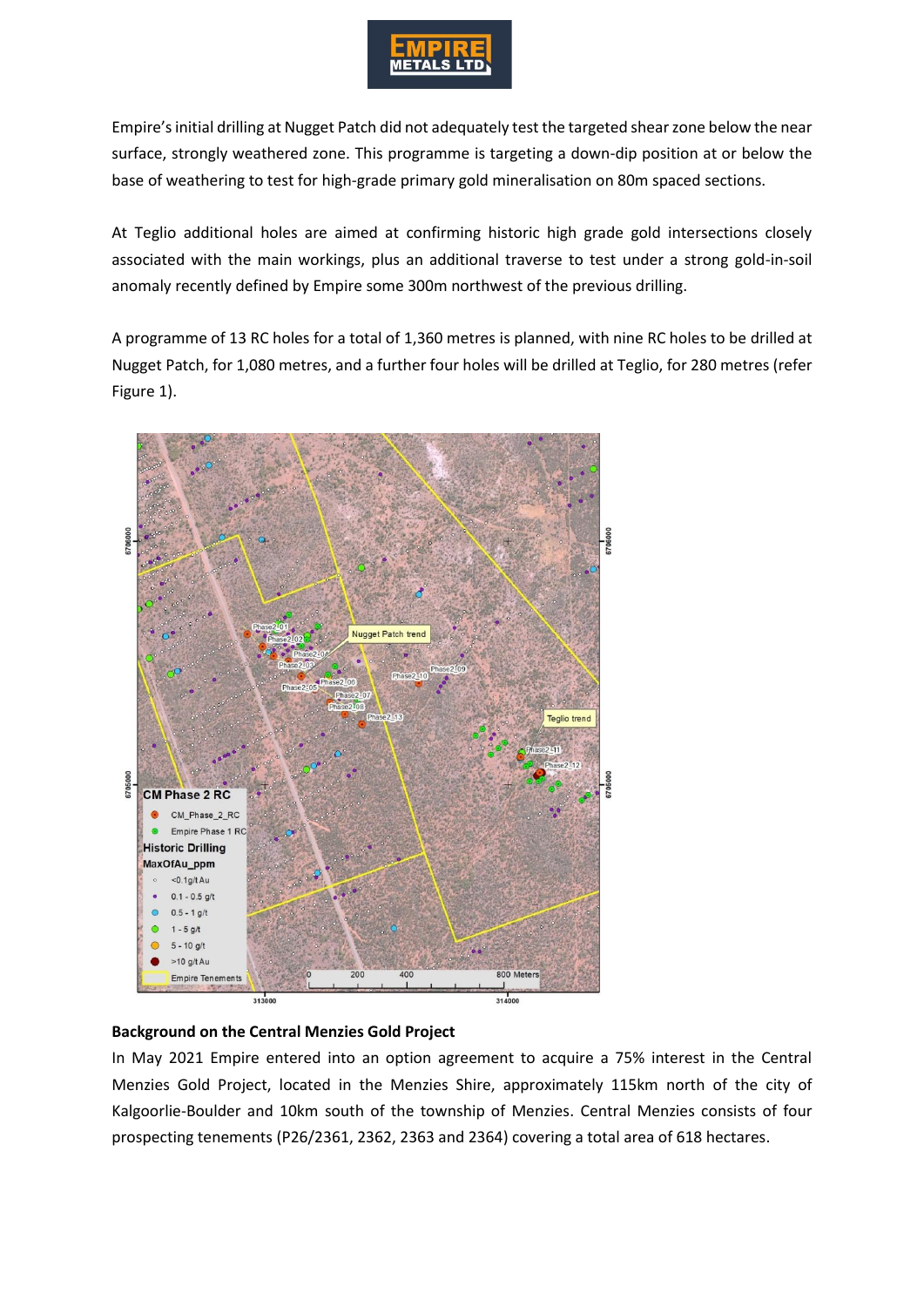

The tenements are located within a north-north-west trending greenstone belt, with basalts as the dominant hosts together with interbedded shales and magnetite-rich banded iron formations ("BIF"), with mineralisation hosted within the Bardoc-Menzies Shear Zone, or associated fault splays. Goldbearing quartz veins occur along the sheared contacts between basalts and sediments. A series of structurally controlled high-grade gold deposits have been historically mined in the region and display widespread exploration potential for high-grade extensions.

#### **Market Abuse Regulation (MAR) Disclosure**

Certain information contained in this announcement would have been deemed inside information for the purposes of Article 7 of Regulation (EU) No 596/2014, as incorporated into UK law by the European Union (Withdrawal) Act 2018, until the release of this announcement.

#### **\*\*ENDS\*\***

For further information please visit [www.empiremetals.co.uk](http://www.empiremetals.co.uk/) or contact:

| Shaun Bunn     | <b>Empire Metals Ltd</b>          | Company        | Tel: 020 7907 9327 |
|----------------|-----------------------------------|----------------|--------------------|
| Mike Struthers | <b>Empire Metals Ltd</b>          | Company        | Tel: 020 7907 9327 |
| Ewan Leggat    | S. P. Angel Corporate Finance LLP | Nomad & Broker | Tel: 020 3470 0470 |
| Adam Cowl      | S. P. Angel Corporate Finance LLP | Nomad & Broker | Tel: 020 3470 0470 |
| Damon Heath    | <b>Shard Capital Partners LLP</b> | Joint Broker   | Tel: 020 7186 9950 |
| Susie Geliher  | St Brides Partners Ltd            | <b>PR</b>      | Tel: 020 7236 1177 |
| Selina Lovell  | St Brides Partners Ltd            | <b>PR</b>      | Tel: 020 7236 1177 |

#### **About Empire Metals Limited**

Empire Metals is an AIM-listed (LON: EEE) exploration and resource development company with a project portfolio comprising gold interests in Australia and Austria.

The Company strategy is to develop a pipeline of projects at different stages in the development curve. Its current focus is on the high-grade Eclipse Gold Project and the Central Menzies Gold Project in Western Australia, with the goal to expand through the addition of further projects in the region to develop a viable and compelling portfolio of precious metals assets.